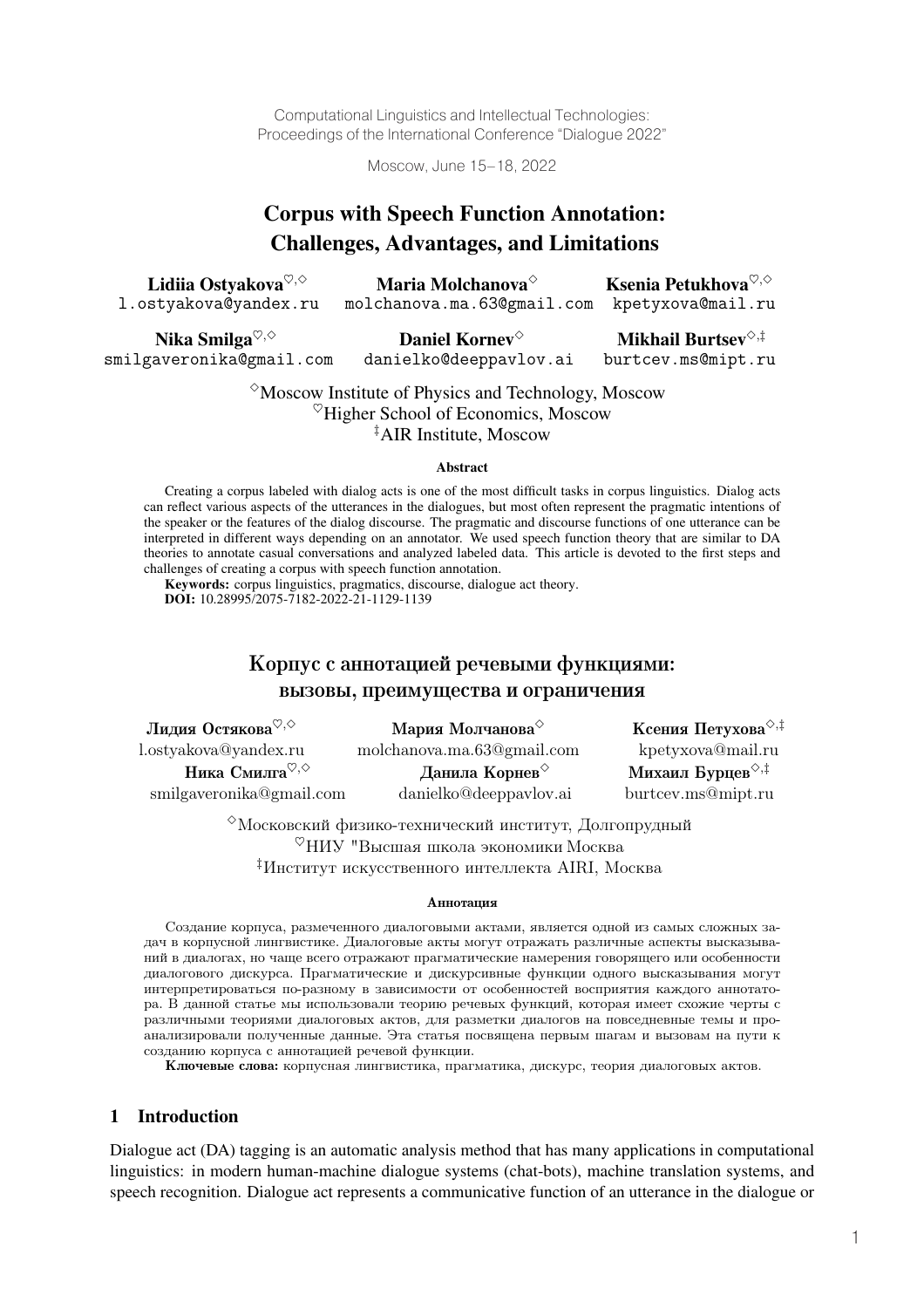an abstract intent. As this analysis is commonly used in NLU tasks, there were many attempts to create tools for automatic DA tagging and corpora with relevant annotation based on different theories.

Due to a small amount of labeled data and the inconsistency of existing tagsets, there are still problems applying DA analysis in open-domain dialogue systems. To create a chat-bot that can support casual conversations with users, a tagset should provide multi-layer analysis considering different features of dialogues such as topic organization, discourse patterns, pragmatics, feedback, etc. As the most often used tagsets such as SWBD-DAMSL (Jurafsky et al., 1997), DiAML (Mezza et al., 2018), MIDAS (Yu and Yu, 2019) have different limitations that prevent them from being used in modern open-domain systems, we focused another approach to DA analysis based of the research of casual conversations. S.Eggins and D.Slade introduced speech function theory, an approach to DA analysis that provides a comprehensive, systematic discourse model of dialogues. (Eggins and Slade, 2004). Speech functions are similar to dialogue acts and represent abstract intentions in casual conversations.

(Mattar and Wachsmuth, 2012) was the first one who implemented speech function annotation in the dialogue system. Although a chat bot was task-oriented, this experiment demonstrated the potential of using speech function theory. In our early efforts to use speech functions as an aid in strategic dialogue management, we made an attempt to create the first open-source corpus to build a speech function classifier for DREAM socialbot (Baymurzina et al., 2021) during our participation in Amazon Alexa Prize 4. The classifier aimed at automatic analysis of the dialogues during human-machine interaction, while the speech function predictor provided a list of next logically and statistically meaningful moves. At the end of the challenge, we used enhanced versions of these components to build a recommendation system for a VS Code extension to aid scenario-driven dialogue designers in determining next steps in the dialogue (Kuznetsov et al., 2021). Nevertheless, the amount of labeled data wasn't enough to develop a state-of-the-art classifier.

Considering all our previous experience on this topic, we decided to make a second attempt to create a corpus with speech function annotation for the extensive analysis of casual conversations. So, this article is devoted to the first steps and challenges of creating a collection of gold standard dialogues with such an annotation.

#### 2 Related Work

The term dialogue act has got many interpretations due to the variety of DA theories and their different applications. The most common definition of a dialogue act is a communicative action that an utterance performs in the dialogue. In computational linguistics, dialogue acts have an additional interpretation and serve as abstract intentions that are important for building systems that can analyze and predict the communicative behavior of users. According to A.Popescu-Belis, all the DA annotation schemes can be differed by such key parameters as (Popescu-Belis, 2005):

## • A number of dimensions

A number of dimensions indicate the complexity of the DA annotation scheme. Existing methods of analyzing dialogue interaction include various dimensions describing the pragmatic intentions of interlocutors; discourse organization of the dialogue; social obligations between speakers; auto-correction; etc. Mostly, modern approaches to DA tagging (DiAML (Mezza et al., 2018), MIDAS (Yu and Yu, 2019)) are multi-layer because more information for an extensive analysis of dialogues is required. Nonetheless, a large number of dimensions leads to uneven annotation and representation issues, which should be taken into account when using schemes in NLU tasks.

#### • Dialogue domain

Depending on the task that the system should complete, tagsets can include special labels that are not appropriate for other tasks. For example, the HCRC Maptask Coding Scheme was designed for analyzing communication between people guessing the place on the map during dialogue games. The scheme includes a tag READY, described as a move that occurs after the close of a dialogue game and prepares the conversation for a new game to be initiated (Anderson et al., 1991). The tag READY can't be applied in other cases, as dialogue games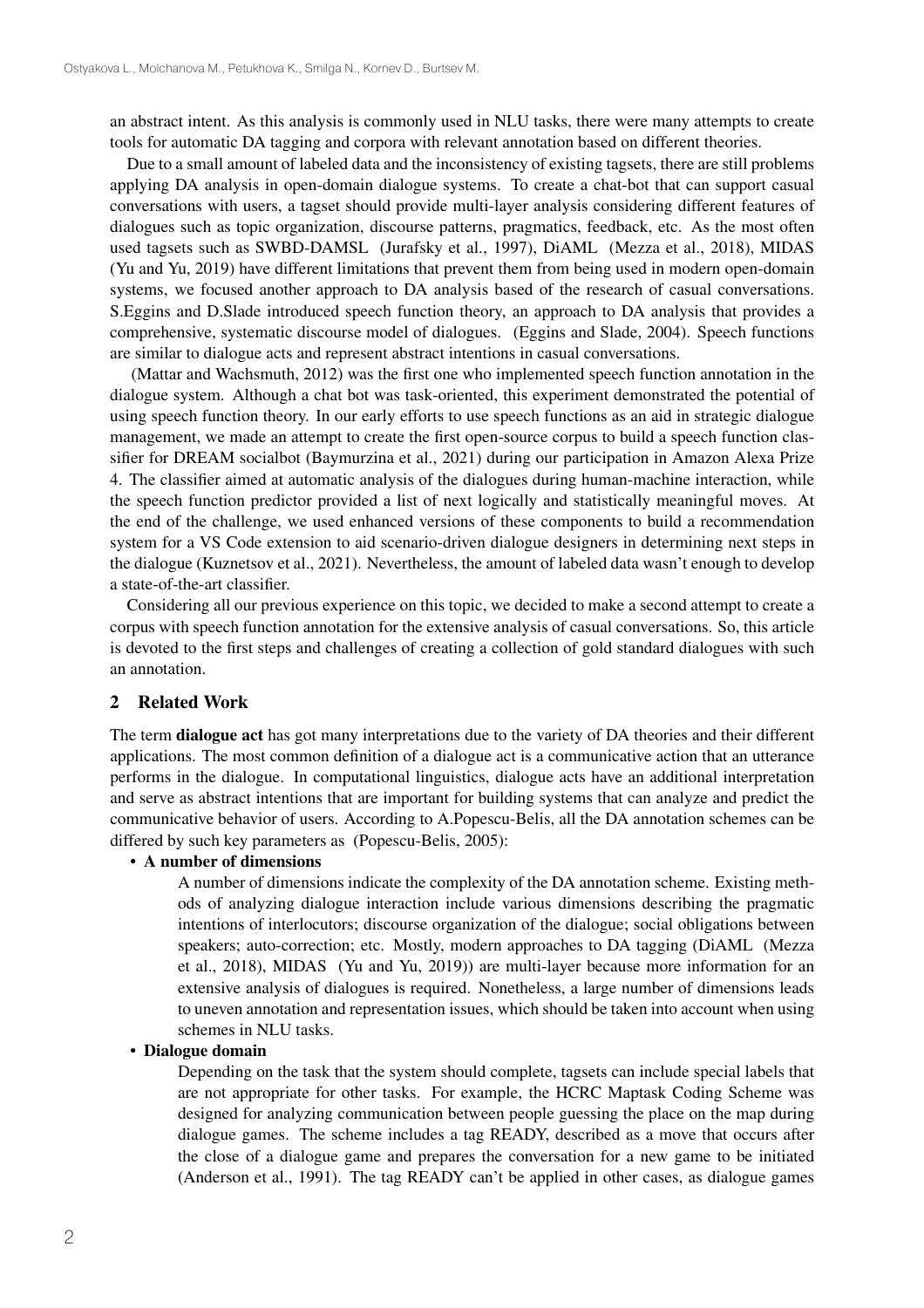are not typical for all conversations. With the development of dialogue systems, there were several attempts to create annotation schemes for analyzing casual conversation (e.g., MIDAS (Yu and Yu, 2019)). Besides that, the ISO standard for DA annotation was designed as a domain-free scheme (Mezza et al., 2018).

## • Level of segmentation

The segmentation type in the DA annotation schemes is dependent on the purpose for which it was created. Utterance segmentation is used for such tasks as automatic speech recognition, taking into account dialogue context and prosodic features, while in other cases, only sentence segmentation is possible. Sometimes, DA annotation schemes represent several segmentation levels for researching the complex structure of casual conversations. For instance, some dimensions in the ISO scheme describe particular segments: Turn Management is used for turn-level annotation; Time Management denotes pauses or stalling in the dialogue; etc. (Mezza et al., 2018)

Due to all these differences, existing corpora are not consistent with each other. Moreover, there is a small amount of labeled casual conversations for training automatic DA taggers to make an extensive analysis. Working on speech function annotation, we orient on the most often used DA theories for tagging conversations within open-domain dialogues systems (see Table 1).

| <b>Annotation Scheme</b> | Dimensions | Classes | Dialogue Domain     | <b>Segmentation Level</b> |
|--------------------------|------------|---------|---------------------|---------------------------|
| <b>MIDAS</b>             |            | 26      | casual conversation | utterance level           |
| DiAMI.                   |            | 49      | domain free         | several levels            |
| <b>SWBD-DAMSL</b>        |            | 42      | casual conversation | utterance level           |
| <b>Speech Functions</b>  |            | 33      | casual conversation | several levels            |

Table 1: Comparison of DA Tagsets

- SWBD-DAMSL This annotation scheme is extensive and includes 42 classes. All tags are divided into 7 dimensions depending on their functionality (e.g., Task Management, Self and Other-talk). This annotation scheme is not hierarchical and doesn't reflect differences between tag dimensions. The utterances can be annotated with only one tag. SWBD-DAMSL was originally created for analyzing casual conversations for the improvement of automatic speech recognition, but it is also used in task-oriented dialogue systems. Switchboard Dialogue Act Corpus that contains more than 1000 recordings of telephone calls is labeled according to the SWBD-DAMSL annotation scheme (Jurafsky et al., 1997).
- DiAML Dialogue Annotation Mark-up Language is an ISO standard that was created as a domain free DA annotation scheme. There are several dimensions that include overall 49 dialogue acts: Time Management, Discourse Structure, Auto-Feedback, Partner Communication Management, Social Obligations, Own Communication Management, Turn Management, Task (a communicative act). Despite the fact that this scheme provides detailed analysis of the dialogues, tags are not so suitable for representation in NLU challenges due to their multi-functionality. There is not so much data labeled with DiAML tags but there were attempts to compare this annotation scheme to the others (Mezza et al., 2018).
- MIDAS scheme It was created specifically for the analysis of human-machine interaction. Tags are inherited from ISO standard and SWBD-DAMSL schemes, but their number has been reduced to 26 compared to previous tagsets. MIDAS is a hierarchical structure and includes two dimensions reflecting functional (e.g., greeting, thanks) and semantic queries (e.g., yes/no questions) that can be divided into minor classes of tags. However, MIDAS hierarchy is not reflected in the tagsets. Although this method of dialog analysis supports multiple labeling, some utterances may have only one tag (Yu and Yu, 2019). There is available data containing MIDAS labels, and an open-source algorithm for predicting MIDAS labels can be used.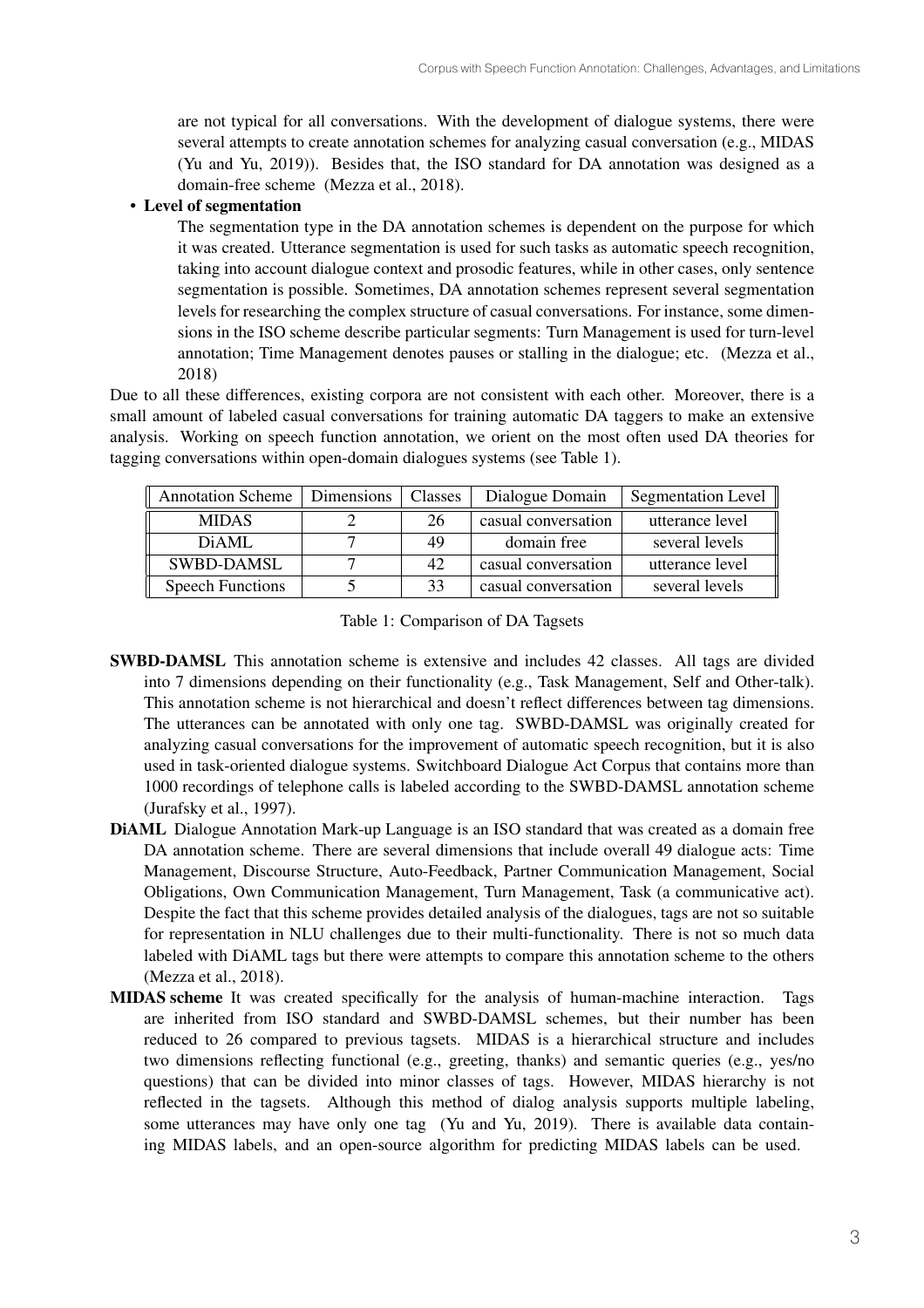| <b>Utterance</b><br>A: Okay.                           | <b>DiAML</b><br>DS:opening | <b>SWBD-DAMSL</b><br>o (other)  | <b>MIDAS</b><br>other |
|--------------------------------------------------------|----------------------------|---------------------------------|-----------------------|
| <b>B</b> : All right.                                  | AutoF:autoPositive         | o (other)                       | other                 |
| B: Uh                                                  | TiM:stalling, TuM:turnKeep | qy (yes/no question)            | yes/no question       |
| <b>B</b> : Do you have any friends that have children? | Ta:propositionalQuestion   | qy (yes/no question)            | yes/no question       |
| A: I do have friends that have children.               | Ta:answer                  | na (affirmative non-yes answer) | positive answer       |
| A: Yes.                                                | Ta:answer                  | ny (yes answer)                 | positive answer       |

Table 2: Comparison of Approaches to DA Annotation

terms of segmentation level (see Table 2). While the second and third utterances are considered to be separate segmentation units in DiAML annotation, they are treated as a single utterance in MIDAS and SWBD-DAMSL. The MIDAS tagset is the easiest to comprehend because there are no abbreviations in comparison to other schemes. MIDAS annotation reflects several dimensions in the same manner as SWDA-DAMSL does, but DiAML highlights specific dimensions and provides a thorough analysis of the dialogue that makes it the most representative one and suitable for annotation of open-domain dialogues. When the three approaches to DA annotation are compared, it is clear that the schemes differ in

## 3 Speech Functions

Speech functions, the same as dialogue acts, are presented as a tool for annotation of the communicative intentions of interlocutors in casual conversations. S.Eggins and D.Slade in (Eggins and Slade, 2004) introduced an approach connecting dialogue turns and cross-dialogue discourse structure patterns that are specific for casual conversation as the higher-level abstraction. At the level of turns, S.Eggins and D.Slade extended M.K. Halliday's concept of speech functions that express pragmatic goals of speakers and can be used as an enhanced alternative to dialogue acts (Halliday et al., 2014). They introduced a taxonomy including 45 speech functions that was developed on the basis of the casual conversation research. As the taxonomy was created specially for describing the structure of daily dialogues, it's appropriate to use the scheme for open-domain chat-bots. Moreover, speech functions taxonomy is a multi-layer hierarchical annotation scheme in which all the tags are mutually exclusive. Each speech function consists of several layers representing different dimensions: Turn Management, Discourse Structure, Topic Organisation, Feedback, Communicative Act, or Pragmatic Purpose (see Figure 1).



Figure 1: Distribution of Dimensions in Speech Function

There are three high-level types of discourse moves in the taxonomy:

## 1. Opening moves

Opening moves are used for introducing new topics into dialogues or starting a conversation. This group includes six speech functions: Open.Attend, Open.Command, and four distinct Open.Initiate functions (see Table 3). In the Open.Initiate group, speech functions define a specific topic that is realized in utterances by demanding or providing factual and evaluative information. Opening moves are significant for defining a level of Discourse Structure in the dialogue. According to S.Eggins and D.Slade, every Opening move indicates not only another topic or the beginning of interaction between interlocutors within a conversation but also a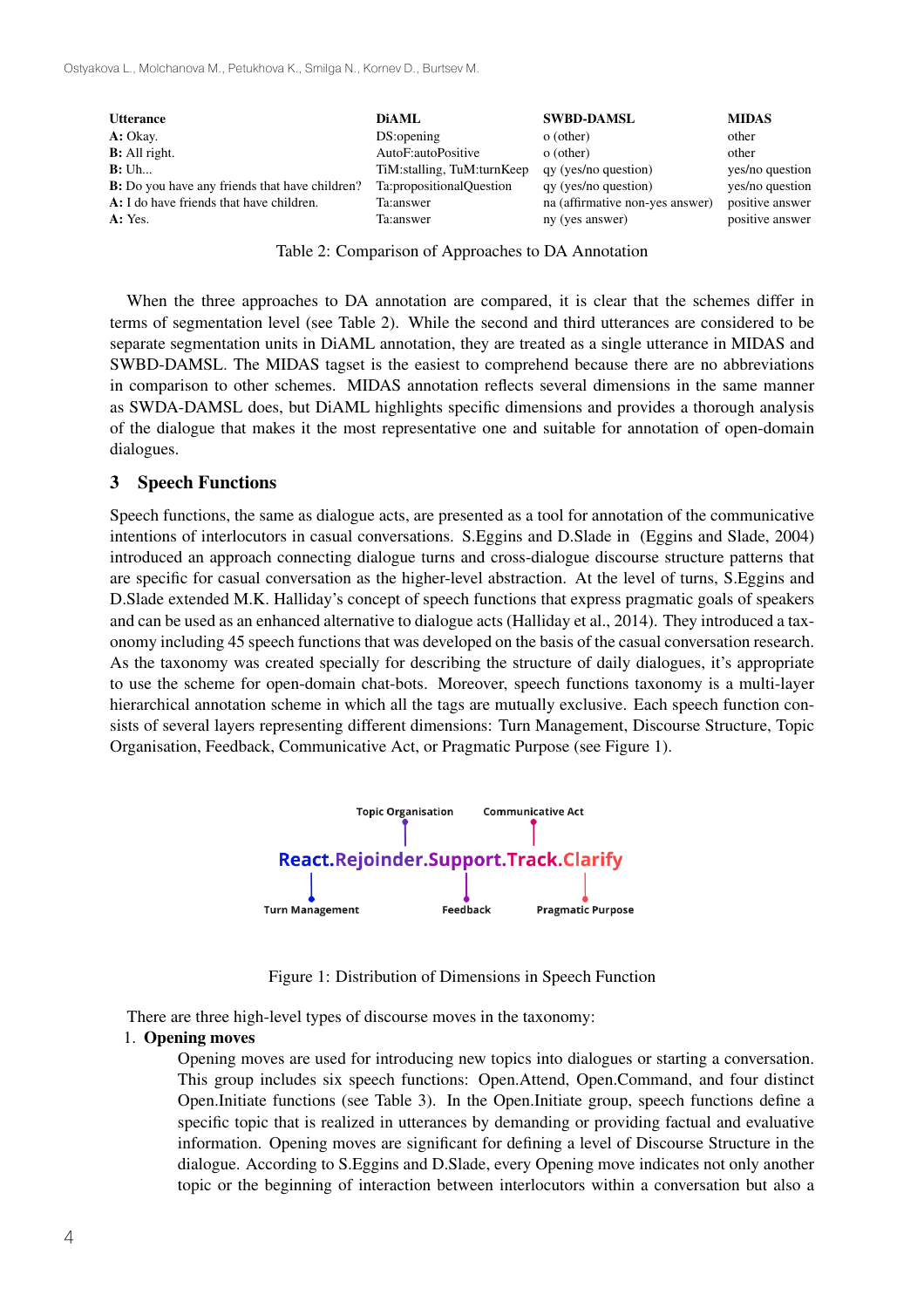discourse pattern (see Figure 2). Depending on the number of Opening moves, a dialogue can include one or more discourse patterns (Eggins and Slade, 2004).

## 2. Sustaining moves

Sustaining moves, which include four speech functions, are used to supplement a current topic with details and clarifications provided by the same speaker. They don't contribute to the development of the topic, but rather enrich the information discussed within it while the speaker's role is not delegated to another interlocutor.

## 3. Moves of Reaction

Moves of Reaction are dialogue turns in which a speaker changes or a response to the interlocutor's previous utterance occurs. These moves are arranged in a more complex way than the others since they include many layers. They are divided into two groups to represent different approaches to topic development. React.Respond group of speech functions leads a conversation to its completion as they do not contribute to the appearance of new challenges (e.g., questions changing conversational flow) throughout the dialogue, whereas React.Rejoinder group, in contrast to the first one, aids in the discussion development. The following layer of Reaction moves is assigned to the Feedback level and indicates whether one interlocutor supports or opposes the other (Support and Confront dimensions in the speech function tags).



Figure 2: Discourse Pattern. Green pointers are used for moves that add to the topic's development, whereas red pointers are used for those that do not. Sustain. Continue moves are denoted by grey pointers. The colours of the frames represent different interlocutors' feedback: red - disagreement, green - support, grey - neutral.

The advantage of speech functions is that they provide a suitable representation with only one tag for a particular utterance, expressing several annotation layers. This method of DA analysis provides the ability to constrain a comprehensive, systematic discourse model of dialogues. Despite the fact that the distribution of dimensions in speech function tags is uneven, the taxonomy quite fully reflects the structure of dialogues at the level of topics and discourse and the abstract intentions of speakers in particular utterances. Compared to other DA taxonomies (see Table 1), the speech function annotation scheme has grammatical criteria for tag identification but doesn't feature them in the tags.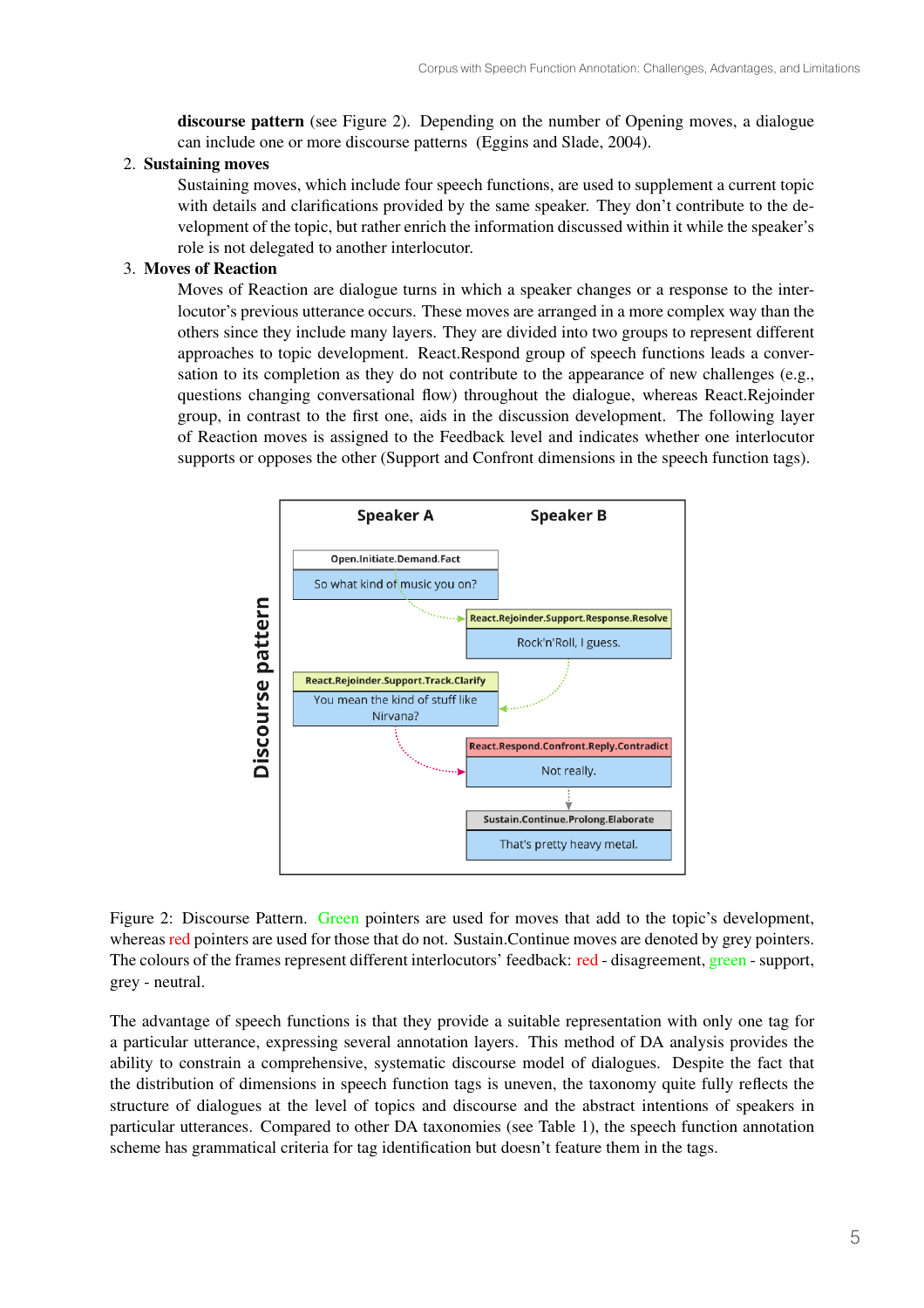## 4 Creating Gold Standard for Speech Function Annotation

DA annotation is considered to be one of the most challenging tasks in corpus linguistics because one utterance in the dialogue can be defined differently by several annotators due to their own experience and understanding of the dialogue context. Therefore, our primary goal at this point was to check whether it is possible to reach high inter-annotator agreement when labeling dialogues with speech functions. As the speech functions taxonomy includes pragmatic and discourse features that appear to be too abstract for recognition, there was a need to develop comprehensive guidelines for annotators specifying semantic and grammatical features of utterances and providing proper examples for each tag. The created guidelines were then verified, first in terms of design usability and then in terms of the possibility of achieving high inter-annotator agreement. We provided an extensive analysis of the most common mistakes made in the annotation, denoted most problematic groups of speech functions to improve our future experiments with the corpus.

#### 4.1 Preparatory stages

There were several stages prior to working on guidelines design, such as 1) revising the taxonomy of speech functions; 2) choosing a corpus for annotation and data preprocessing.

#### 4.1.1 Revising Taxonomy of Speech Functions

First, the entire taxonomy had to be revised because S.Eggins and D.Slade had created a tagset of 45 speech functions for analyzing human casual conversations. Their study was based on transcriptions of students' daily conversations in the cafe (Eggins and Slade, 2004). The tagset was reduced to 32 labels considering the specificity of human-machine interaction (see Table 3). For example, to avoid redundancy, we excluded a group of three Sustain.Continue.Append tags that have functionality similar to Sustain.Continue.Prolong ones but are used only for the description of noun groups. S.Eggins and D.Slade also supplied information on the different types of questions in the Open.Initiate.Demand group of labels: Closed (yes/no questions) and Open (wh-questions) (Eggins and Slade, 2004). We opted not to include this annotation level in our taxonomy since it represents grammatical aspects of sentences and does not contribute to pragmatics of the utterance.

#### 4.1.2 Data for Speech Function Annotation

As we build a corpus for further automatic speech function classification within open-domain dialogue systems, it is critical to consider the type of interaction (human or human-machine) represented in the data as well as the domain of the dialogues, i.e., whether conversations are casual or task-oriented. Thus, human-machine dialogues with daily topics discussed would be preferable for the annotation with speech functions. However, available datasets are comprised of relatively short and simple human-machine dialogues that might limit the benefits of the future corpus in terms of the discourse structure research and the diversity of speech functions.

The first attempt to label casual conversations with speech functions was made on the basis of Santa Barbara Corpus of Spoken American English, which consists of 60 transcriptions of the naturallyoccurring spoken dialogues (Kuznetsov et al., 2021). Three face-to-face dialogues were preprocessed and then labeled with speech functions, resulting in a small dataset with approximately 1700 manually annotated utterances  $1$ . Two annotators reached an inter-annotator agreement of kappa = 0.71 on 1200 utterances which is considered to be a good result. Nevertheless, that is not enough for building a sufficient automatic speech function classifier. Despite promising inter-annotated agreement and a wide range of speech functions represented in the dialogues, Santa Barbara corpus is not suitable for enlarging because each dialog contains between 300 and 900 utterances. This interferes with the annotator's comprehension of the dialogue's context and is also incomparable to dialogues within human-machine interaction.

Taking into account all of the mistakes made during our first attempt to create a dataset, DailyDialog corpus was chosen for further expanding speech function labeling (Li et al., 2017). It contains over 13 000 human dialogues of varying lengths and has already been annotated with the MIDAS scheme.

<sup>&</sup>lt;sup>1</sup>https://github.com/lostyakova/speech\_function/blob/main/labeled\_data.json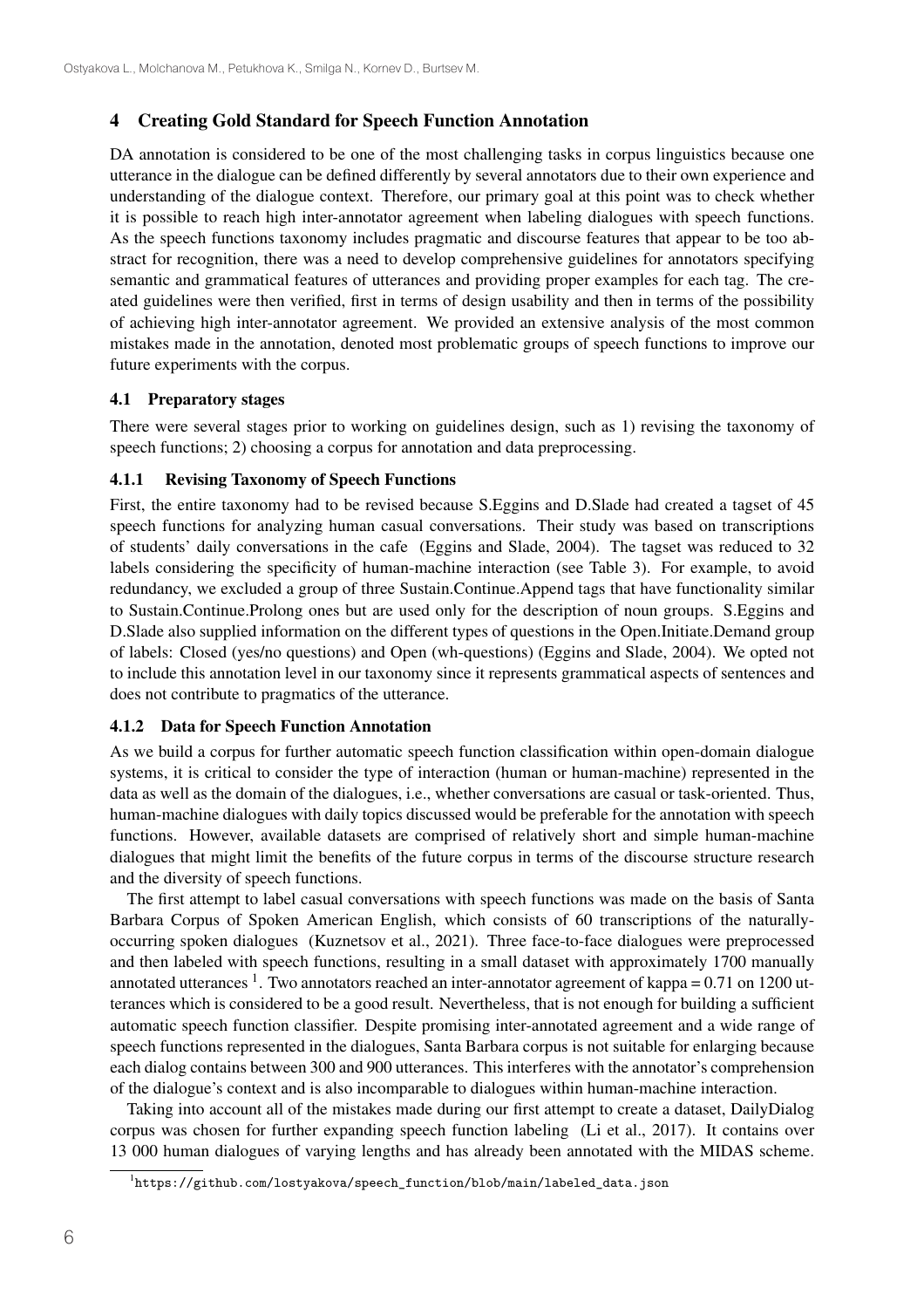| <b>Speech Function</b>                         | <b>Communicative Role</b>                     |
|------------------------------------------------|-----------------------------------------------|
| Open.Attend                                    | attention seeking                             |
| Open.Initiate.Demand.Fact                      | demand factual information                    |
| Open.Initiate.Demand.Opinion                   | demand evaluative information                 |
| Open.Initiate.Give.Fact                        | give factual information                      |
| Open.Initiate.Give.Opinion                     | give evaluative information                   |
| Open.Command                                   | make a request, an invitation or command      |
| Sustain.Continue.Prolong.Extend                | offer additional or contrasting information   |
| Sustain.Continue.Prolong.Elaborate             | clarify and restate                           |
| Sustain.Continue.Prolong.Enhance               | qualify previous move by giving details       |
| Sustain.Continue.Monitor                       | check that audience is still engaged          |
| React.Rejoinder.Confront.Challenge.Counter     | dismiss addressee's right to his/her position |
| React.Rejoinder.Confront.Response.Re-challenge | question relevance of a prior move            |
| React.Rejoinder.Support.Challenge.Rebound      | dismiss addressee's right to his/her position |
| React.Rejoinder.Support.Response.Resolve       | provide clarification                         |
| React.Rejoinder.Support.Track.Check            | elicit repetition of a misheard element       |
| React.Rejoinder.Support.Track.Clarify          | verify information heard                      |
| React.Rejoinder.Support.Track.Confirm          | confirm information heard                     |
| React.Rejoinder.Support.Track.Probe            | volunteer further details                     |
| React.Respond.Confront.Disengage               | show unwillingness to interact                |
| React.Respond.Confront.Reply.Contradict        | negate prior information                      |
| React.Respond.Confront.Reply.Disagree          | provide negative respond to question          |
| React.Respond.Confront.Reply.Disawow           | deny acknowledgement of information           |
| React.Respond.Support.Develop.Elaborate        | clarify and restate a prior move              |
| React.Respond.Support.Develop.Enhance          | qualify previous move by giving details       |
| React.Respond.Support.Develop.Extend           | offer additional or contrasting information   |
| React.Respond.Support.Engage                   | show willingness to interact                  |
| React.Respond.Support.Register                 | display attention to the speaker              |
| React.Respond.Support.Reply.Acknowledge        | indicate knowledge of information given       |
| React.Respond.Support.Reply.Affirm             | provide positive response to the question     |
| React.Respond.Support.Reply.Accept             | accept the offered goods or services          |
| React.Respond.Support.Develop.Enhance          | deny acknowledgement of information           |
| React.Respond.Support.Reply.Agree              | indicate support of information given         |

Table 3: Speech functions and their communicative roles in the dialogue

Mostly, conversations in the DialyDialog corpus are casual, but sometimes task-oriented dialogues can be found. The corpus needed preprocessing before the annotation stage as there were misprints and duplicates in the data. We annotated 30 dialogues from the DailyDialog corpus with an average length of 13 utterances to produce a collection of gold-standard data and assess inter-annotator agreement while improving guidelines.

## 4.2 Design of Guidelines

Any DA annotation is quite complicated due to the complex structure of taxonomies with multiple dimensions, the use of abbreviations, and label inconsistency. To be able to annotate dialogues with DA tags, an annotator must be involved in the research of a certain taxonomy and its tags that's a timeconsuming process. So, our objective was to develop guidelines in such a way that an annotator could easily navigate through 32 speech functions, each of which should have an extensive description and relevant examples from casual conversations.

The quality of DA-annotated corpora is typically measured using Fleiss' kappa, which is calculated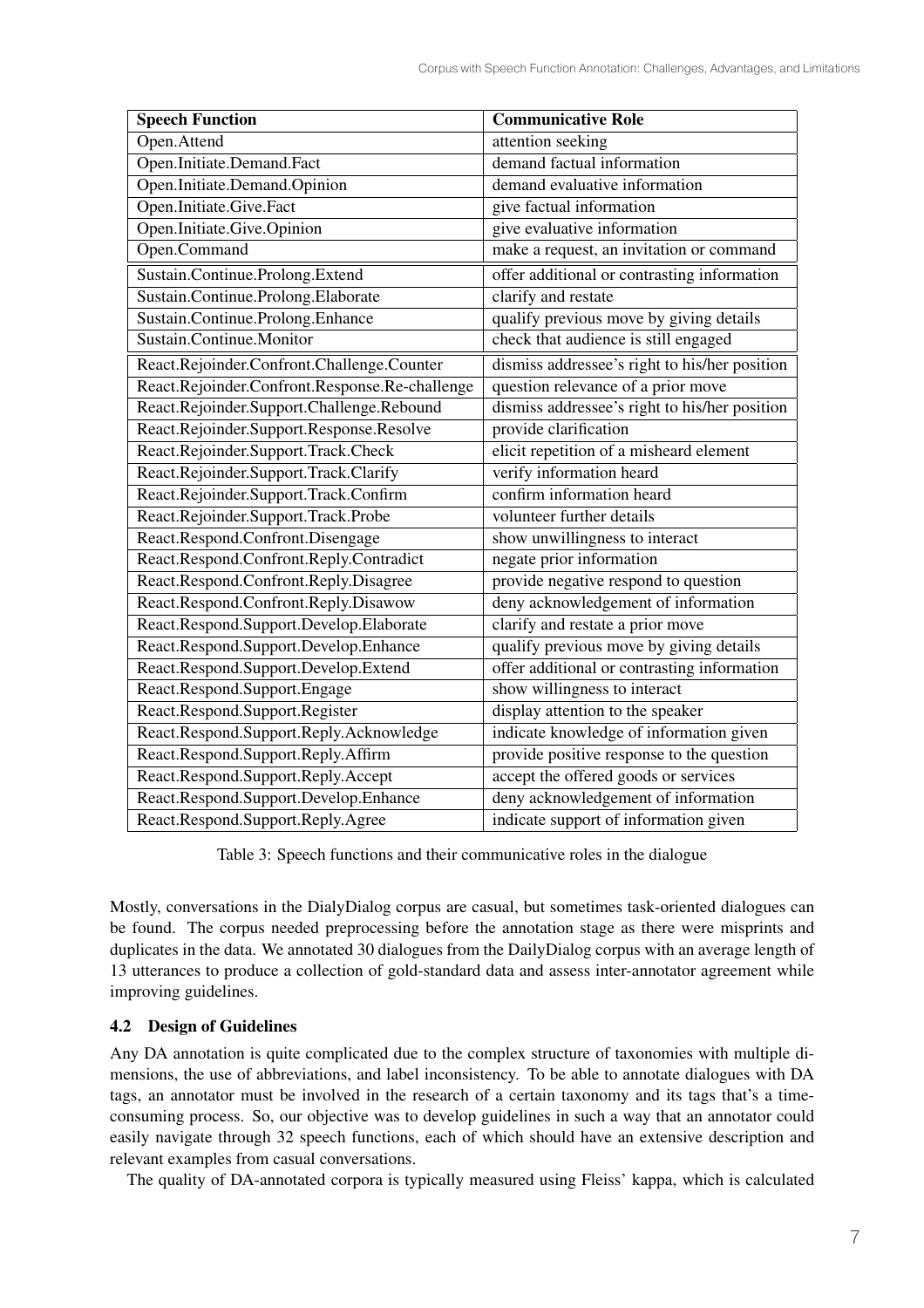over a group of multiple annotators (Hoek and Scholman, 2017). Fleiss' kappa only indicates differences in labeling between annotators, not their errors. When the inter-annotation agreement is close to one, it is considered to be almost perfect. Due to the subjective nature of DA annotation, the average inter-annotator agreement across different DA corpora is 0.75. As guidelines for annotation with speech function should help to avoid or minimize disagreements among annotators, we used Fleiss' kappa to evaluate the applicability of different ways to present needed information about tags to annotators. Inter-annotation agreement of full (e.g., Sustain.Continue.Prolong.Extend) and cut labels (e.g., Sustain.Continue.Prolong) labels was compared during four stages of guidelines development to analyze a level of dimensions in speech functions where annotators disagreed with each other (see Figure 3).



Figure 3: Fleiss' kappa for cut and full Speech Function labels during developing guidelines

There were four stages of improvement for the speech function annotation guidelines. Five annotators were involved in the experiment, three of whom were professional linguists. In the first step, annotators used "Analyzing casual conversations" as an annotation instruction (Eggins and Slade, 2004). A detailed description of speech functions is presented there in several tables with examples from casual conversations, considering the type of discourse move. Although there were some modifications and clarifications for certain speech functions made, the source of instructions remained the same at the second stage. The inter-annotator agreement on the final two iterations demonstrates the outcome of two different methods for guidelines design. The third version of the guidelines was designed in the form of cards. This method could be used by annotators to select tags based on grammatical aspects of utterances. There were, for example, cards describing only the speech functions that are more often performed by questions. Such guidelines sped up the annotation process but did not result in higher inter-annotator agreement.

At the fourth stage, the final version of the instruction was created as a graph, which considerably increased inter-annotator agreement. Nodes in the graph contain simple questions about utterances in dialogues that assist an annotator in selecting the most appropriate speech function (see Figure 4). Such a representative method makes it easier for the annotator to navigate through all speech functions and increases the pace of the labeling process. Then, for each utterance-related question, examples from the DailyDialog dialogues were provided, allowing non-professional annotators to participate in the tagging process on the crowdsourcing platform. Using this version of the guidelines, 25 casual conversations from the DailyDialog corpus were annotated as gold standard dialogues.

#### 4.3 Analysis of labeled Data

As inter-annotator agreement doesn't point out mistakes of annotators that need to be defined for the further work on guidelines, we analysed the most problematic groups of speech functions that are hard to recognize. Inter-annotator agreement for cut labels is 0.83 that is considered to be a good result while Fleiss' kappa for full labels is still not so high(see Figure 3). This means that pragmatic purposes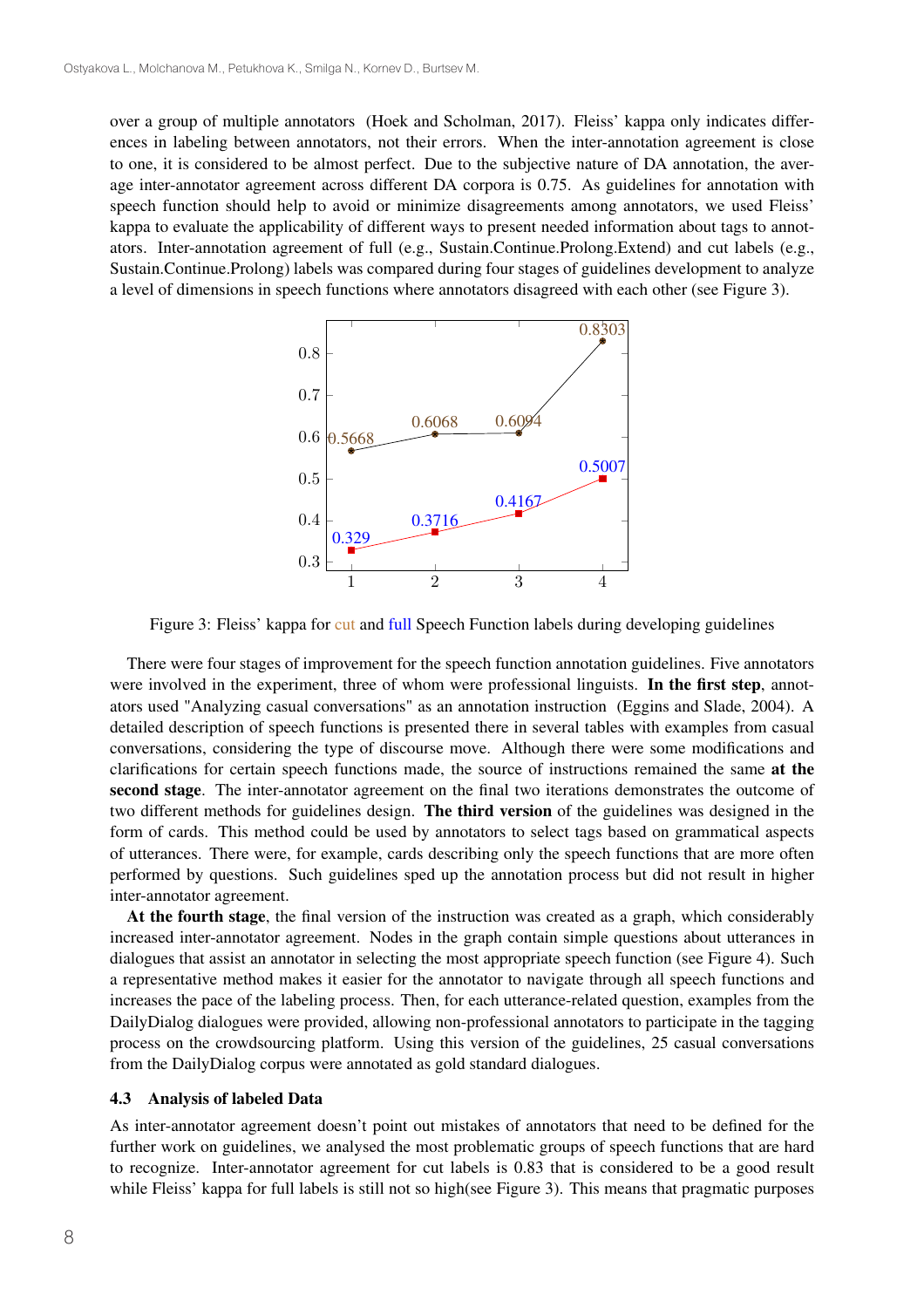in speech functions are difficult to distinct from each other. Taking into account distribution of labels across labeled conversations (see Figure 5) for the future gold standard, the most frequent and crucial for discourse analysis tag groups were analyzed in detail. It is worth noting that the distribution of label groups is comparable to the first corpus annotated with speech functions.



Figure 4: Part of the Instruction for Opening Moves at the 4th stage



Figure 5: Distribution of cut labels across annotated data

Opening moves Although the number of Opening moves does not prevail in the dialogues, this group of speech functions is essential for proper conversation analysis. The main role of opening moves is to determine the borders of discourse patterns, which are considered high-level components of the dialogue following speech function theory. Even expert annotators may struggle to recognize a topic change in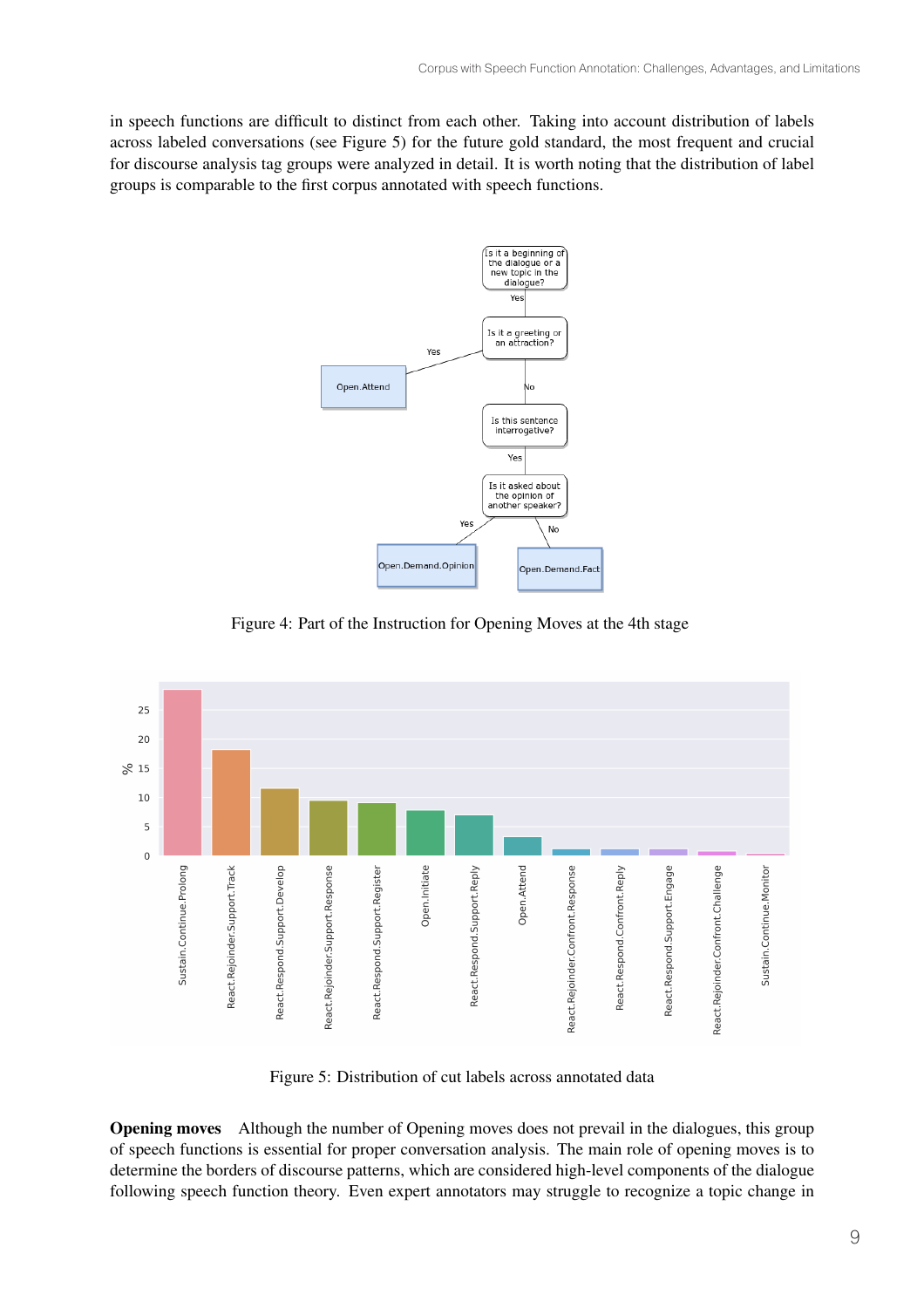casual conversations due to the unpredictability of the discourse flow and different understanding of topics in the dialogue.

According to the labeled data, 64 % of Opening tags are used by annotators incorrectly. In the example (1), *"I just happen to have a question for you guys."* is an utterance where a topic change happens but annotators choose other labels. In addition to this, annotators often can't define whether the utterance can be referred to factual or evaluative information. Two annotators labeled this utterance *"You seem to be in a hurry."* as Open.Initiate.Give.Fact although the word *seem* is evaluative and indicates that this is an opinion. In our experiment, human accuracy was  $\approx 0.7$  while opinion and fact classification models can perform this task better with the state-of-the-art accuracy of more than 0.95 %. (1)

| Speaker1: Oh, don't let that worry you.                                   |
|---------------------------------------------------------------------------|
| Speaker1: If that were true, China wouldn't have such a large population. |
| Speaker2: <i>I just happen to have a question for you guys.</i>           |
| Speaker2: Why do you cook the vegetables ?                                |
|                                                                           |

(2)

Speaker1: I had a good time. Speaker1: *You seem to be in a hurry.* Speaker1: Don't let me hold you up .

Extend, Elaborate, Enhance One of the challenges for annotators was to distinguish between speech functions belonging to Sustain.Continue.Prolong and React.Respond.Support.Develop groups that are among the top three most frequently encountered in conversations.. These two groups of moves are similar in that they represent speech functions used to continue the narration. The only difference between them is a speaker change that occurs in the case of using React.Respond.Support.Develop moves while it is irrelevant for Sustain.Continue.Prolong speech functions.

There are three types of such moves: Extend (offer additional or contrasting information), Enhance (qualifies previous move by giving details about time, a place, etc.), Elaborate (clarifies or restates previous moves). In the example (3), it was not obvious what label of these three to choose so there were 3 different variants for the utterance *"I find it very relaxing."*. Following the description of speech functions provided by S.Eggins and D.Slade, a right answer should be Sustain.Continue.Prolong.Elaborate as a speaker clarifies what was meant in the previous utterance.

The next fragment of the dialogue (4) was also difficult in terms of defining a right pragmatic purpose expressed in the last utterance. As it gives information about location that leads an annotator to the wrong conclusion that the last utterance can be labeled as Sustain.Continue.Prolong.Enhance. Furthermore, this sentence doesn't restate a previous move of the speaker that means the only appropriate tag will be Sustain.Continue.Prolong.Extend. Overall, human accuracy for this particular task is not satisfying and amounts  $\approx 0.55$ .

(3)

|                   | Speaker1: You prefer classical music, don't you? |
|-------------------|--------------------------------------------------|
|                   | Speaker2: Yes, I do.                             |
|                   | Speaker2: I find it very relaxing.               |
| (4)               |                                                  |
| Speaker1: Oh, no! |                                                  |
|                   | Speaker1: What should I do now?                  |
|                   | Speaker2: Don't worry.                           |
|                   |                                                  |

Speaker2: *You can get off at the next stop and walk across the street and take the Bus 151 to the opposite direction.*

#### 5 Conclusion

The analysis of data labeled with speech functions reveals that it is difficult to annotate casual conversations since annotators with enough expertise disagree on many aspects, particularly those referring to the